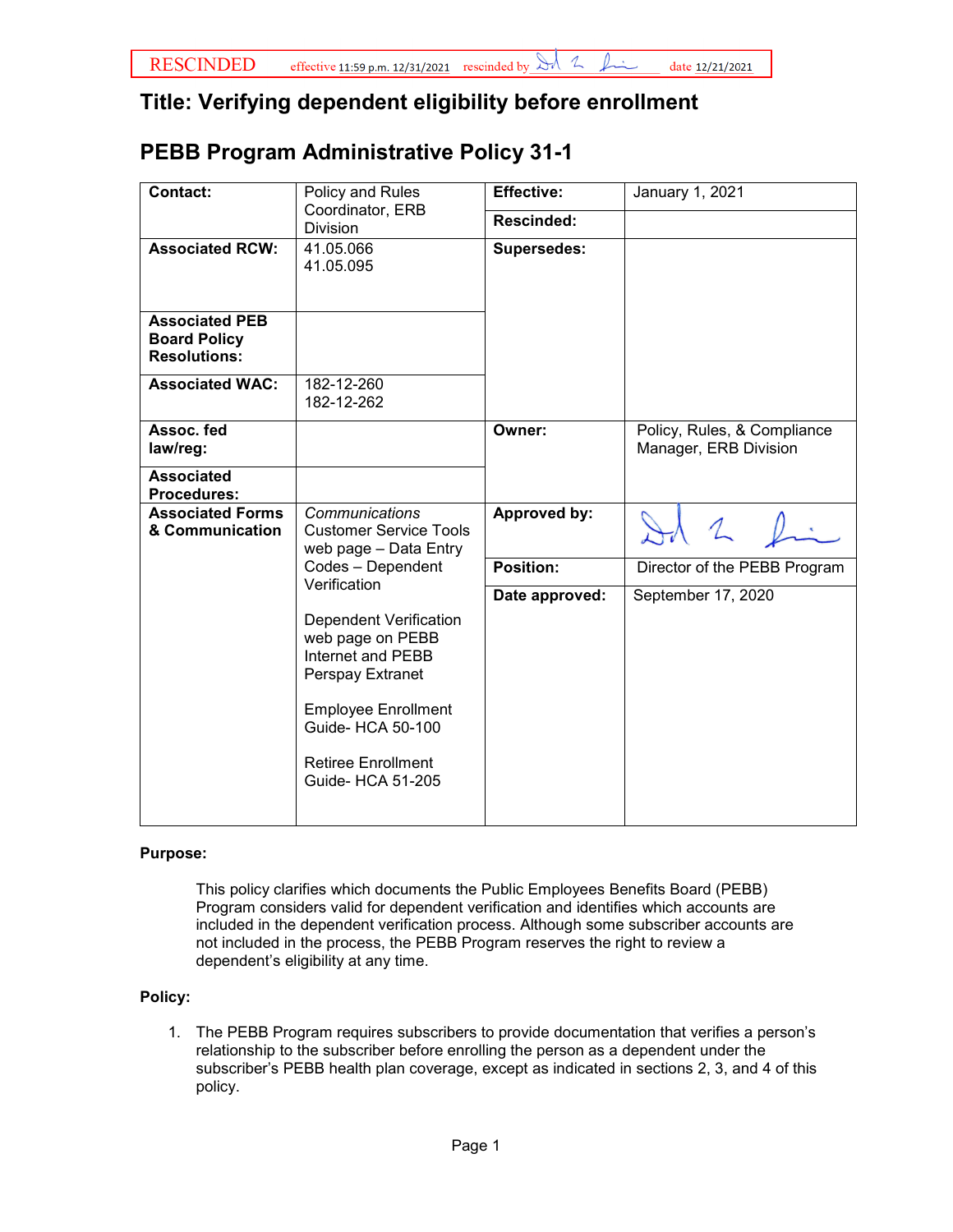- 2. The following subscriber accounts are excluded from the dependent verification process except when the subscriber is requesting enrollment of a partner where eligibility is established through a state registered domestic partnership or a legal union:
	- a. PEBB Continuation Coverage (COBRA) subscriber accounts;
	- b. PEBB Continuation Coverage (Unpaid Leave) subscriber accounts; and
	- c. Medicare (Part A and Part B) Retiree subscriber accounts.
- 3. Extended dependent children are certified through the process described in WAC 182-12- 260, WAC 182-12-262, and PEBB Program Administrative Policy 37-1 for PEBB eligibility.
- 4. If the subscriber is moving from School Employees Benefits Board (SEBB) Program coverage to PEBB Program coverage and requesting to enroll eligible dependents who have previously verified under the SEBB Program, dependent verification documents will not be required. The PEBB Program will use the dependent verification data previously verified by the SEBB Program for dependent verification.
- 5. Table 31-1 shows a list of valid dependent verification documents.

| Document(s) needed if enrolling a Spouse or State Registered Domestic Partner          |                                                                                                                                                                                                                                                                                                                                                                           |  |  |
|----------------------------------------------------------------------------------------|---------------------------------------------------------------------------------------------------------------------------------------------------------------------------------------------------------------------------------------------------------------------------------------------------------------------------------------------------------------------------|--|--|
| Provide the document(s) listed in one of the following bullets                         |                                                                                                                                                                                                                                                                                                                                                                           |  |  |
| Spouse<br>(including<br>same-sex<br>spouse)                                            | The most recent year's Federal Tax Return filed jointly that lists the spouse (black out financial<br>$\bullet$<br>information); OR                                                                                                                                                                                                                                       |  |  |
|                                                                                        | The most recent year's Federal Tax Return for the subscriber and the spouse if filed<br>$\bullet$<br>separately (black out financial information); OR                                                                                                                                                                                                                     |  |  |
|                                                                                        | Marriage Certificate and evidence that the marriage is still valid (e.g. a utility bill within the last<br>6 months showing both your and your spouse's name, a bank statement within the last 6<br>months - black out financial information - showing both your and your spouse's name); OR                                                                              |  |  |
|                                                                                        | Petition for dissolution/Invalidity of marriage; OR<br>$\bullet$                                                                                                                                                                                                                                                                                                          |  |  |
|                                                                                        | Legal Separation notice; OR<br>$\bullet$                                                                                                                                                                                                                                                                                                                                  |  |  |
|                                                                                        | Defense Enrollment Eligibility Reporting System (DEERS) registration; OR<br>$\bullet$                                                                                                                                                                                                                                                                                     |  |  |
|                                                                                        | Valid J-1 or J-2 visa issued by the U.S Government                                                                                                                                                                                                                                                                                                                        |  |  |
| <b>State</b><br>Registered<br>Domestic<br>Partner<br>or Partner<br>of a Legal<br>Union | A certificate/card of state registered domestic partnership or legal union and evidence that the<br>$\bullet$<br>partnership is still valid. (e.g., a utility bill within the last 6 months showing both your and your<br>partner's name, a bank statement within the last 6 months - black out financial information -<br>showing both your and your partner's name); OR |  |  |
|                                                                                        | Petition for invalidity (annulment) of a state registered domestic partnership or legal union; OR<br>$\bullet$                                                                                                                                                                                                                                                            |  |  |
|                                                                                        | Petition for dissolution of a state registered domestic partnership or legal union; OR                                                                                                                                                                                                                                                                                    |  |  |
|                                                                                        | Legal separation notice of a state registered domestic partnership or legal union; OR<br>$\bullet$                                                                                                                                                                                                                                                                        |  |  |
|                                                                                        | • Valid J-1 or J-2 visa issued by the U.S Government                                                                                                                                                                                                                                                                                                                      |  |  |
| Document(s) needed if enrolling Children                                               |                                                                                                                                                                                                                                                                                                                                                                           |  |  |
| Provide the document(s) listed in one of the following bullets                         |                                                                                                                                                                                                                                                                                                                                                                           |  |  |
| Children                                                                               | The most recent year's Federal Tax Return that includes the child(ren) as a dependent (black<br>$\bullet$<br>out financial information); OR                                                                                                                                                                                                                               |  |  |
|                                                                                        | Birth certificate (or hospital certificate with the child's footprints on it) showing the name of the<br>parent who is the subscriber, the subscriber's spouse, or the subscriber's state registered<br>domestic partner; *OR                                                                                                                                             |  |  |
|                                                                                        | Certificate or decree of adoption showing the name of the parent who is the subscriber, the<br>subscriber's spouse, or the subscriber's state registered domestic partner; OR                                                                                                                                                                                             |  |  |